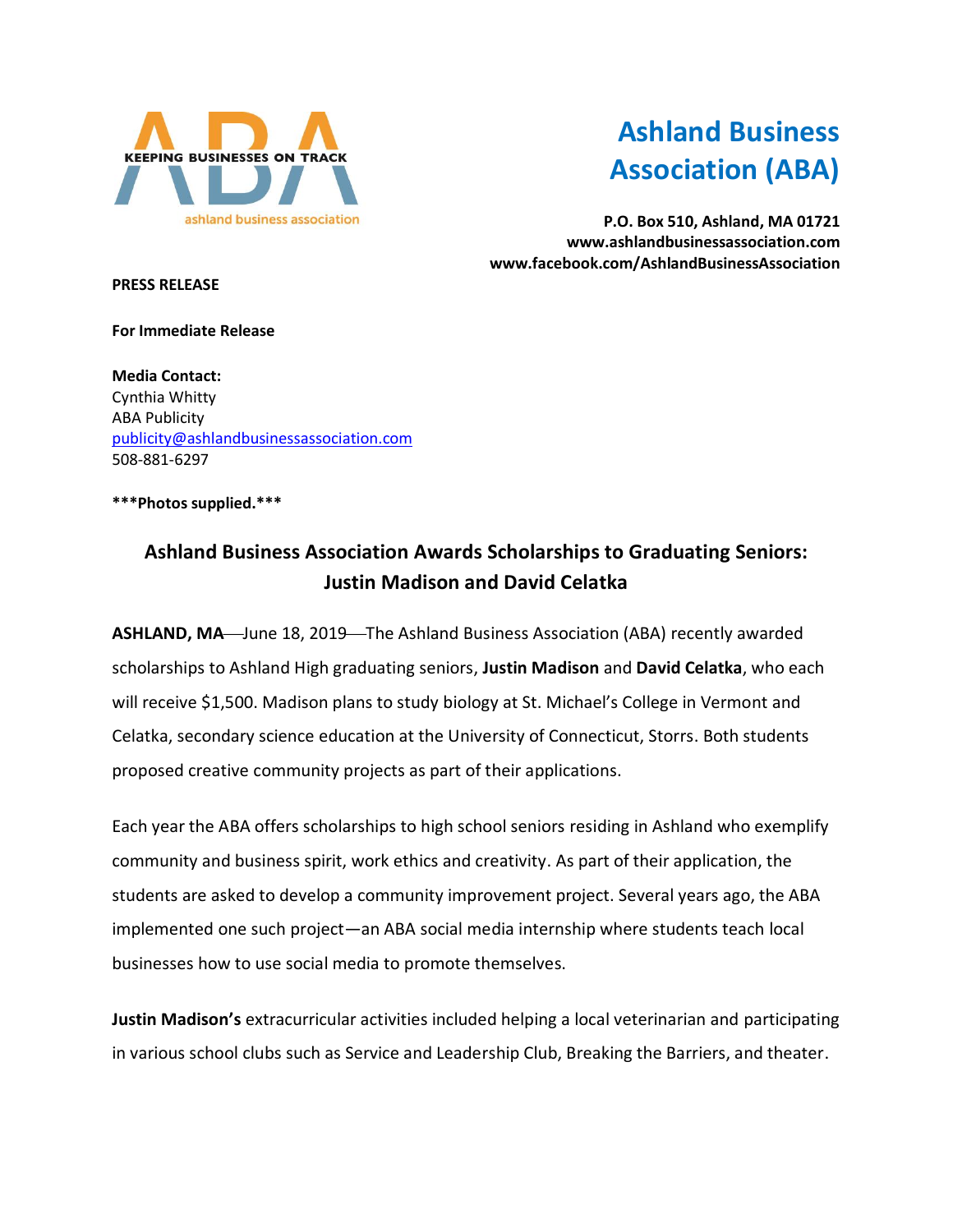Madison made the Honor Roll for most of the semesters he attended Ashland High School; was recognized as Student of the Term in the fall of 2017 for integrity; and won an Academic Achievement Award in Theater his junior year.

His work experience includes being a lifeguard for the Town of Yarmouth and working in a variety of roles at AMC Theater. As a lifeguard, he was instrumental in saving a woman in trouble who was pulled around a jetty by a strong current. "We were able to successfully pull her back to shore because I remained alert and was ready to jump into action," he said.

**David Celatka** has been doing karate for 13 years and teaching it for nine; took theater classes and performed as an actor in four school productions; and plays and coaches Ultimate Frisbee. "Through Frisbee and all of my activities, I have created strong friendships and unforgettable experiences," Celatka said.

Celatka was a commended national merit scholar, a member of the National Honor Society, and a 2019 Zone Finalist in the Lions Youth Speech Contest. His work experience includes camp counselor and community program instructor for the Metrowest YMCA, where he worked with children and adults.

**The 2019 Scholarship Committee members** are Wendy Pyne, chair (Protegro, Inc.), M.R. Fletcher (Earthly Wealth Jewelry), Claudette Rowe (Knowledge Points Learning Center), Nadine Nesbitt (WAITT, We're All In This Together) and Valerie Gaines (At Peace Reiki).

## **About the Ashland Business Association**

Over 130 Ashland businesses make up the Ashland Business Association (ABA). The ABA holds learning programs or networking events on the first Tuesdays of most months throughout the year. For more information, contact President Adam Sachs, president@ashlandbusinessassociation.com, 508-656-0503, or visit www.ashlandbusinessassociation.com.